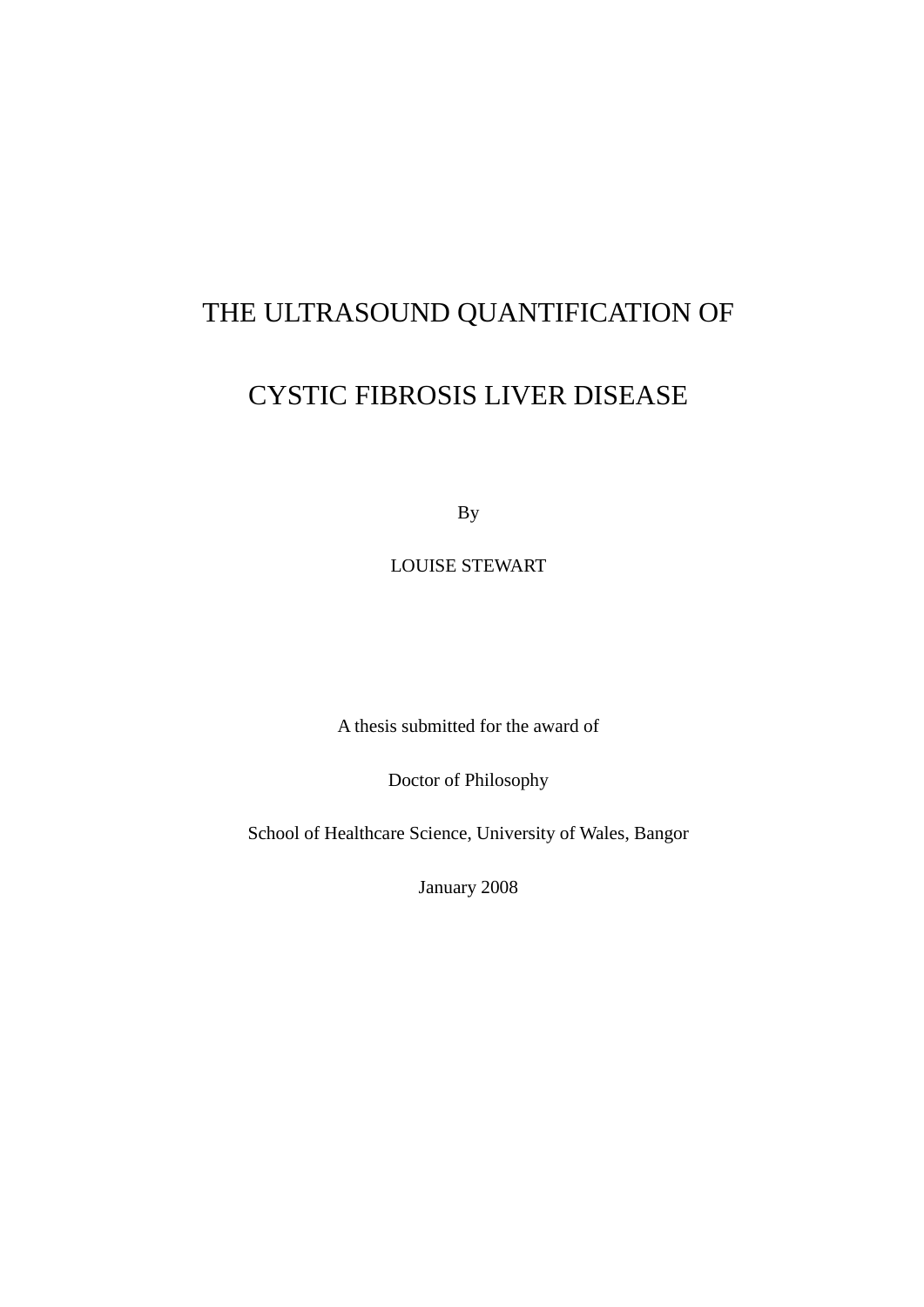## **ABSTRACT**

Cystic fibrosis (CF) is the most common genetic inherited disease, with a live birth incidence of 1:2000 in a European population. With the advent of improved physiotherapy, nutrition and antibiotic therapy, survival has increased rapidly, however there is now mounting awareness of the increased prevalence of cystic fibrosis liver disease (CFLD).

CFLD affects between 5-30% of the CF population, and its diagnosis is difficult as there is a long sub-clinical phase. Establishing the diagnosis is also contentious as current tests for CFLD (e.g. biochemical screening, liver biopsy, clinical examination) are reported to be inaccurate in diagnosing early changes and will only permit the detection of established disease. Historically percutaneous liver biopsy has been held as the gold standard for the diagnosis and staging of the disease, but the focal nature of the disease means that liver biopsy may be inaccurate. Biopsy may also be associated with significant morbidity and mortality; so many centres are now moving away from this and seeking to develop a more sensitive non-invasive diagnostic test.

Ultrasound (USS) is a non-invasive and well-tolerated technique with an established role in the evaluation of all types of liver disease. Its use can be subjective and operator-dependent, so its value is often disregarded. Other researchers have attempted to determine its role in the quantification of CFLD, with varying degrees of success.

The case is presented for a USS scoring system used to quantify CFLD in a paediatric CF population, which has been correlated against clinical, biochemical and histological findings. The development of a series of clinical algorithms to predict the likelihood of CFLD is also discussed.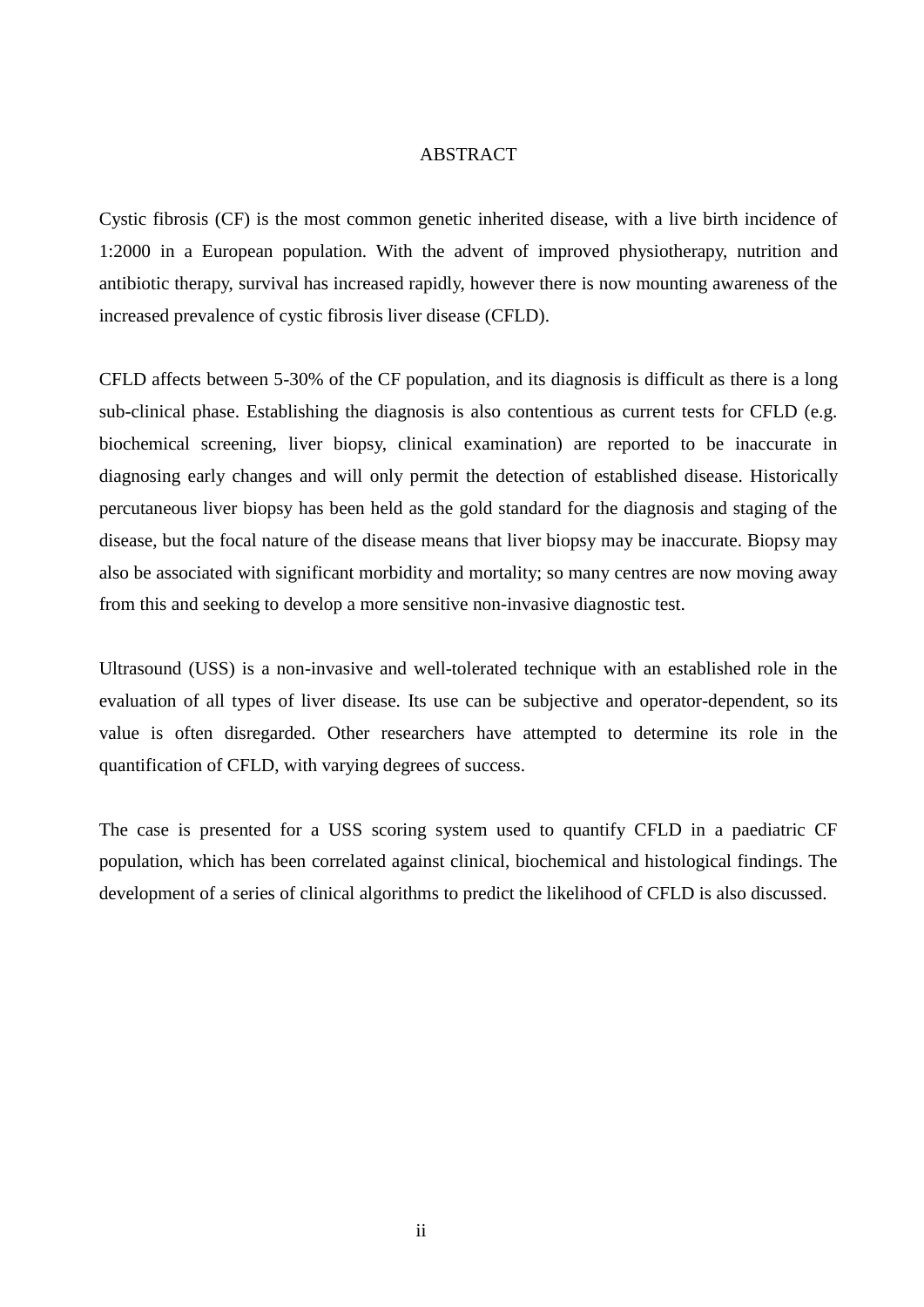## PREFACE

### *Background:*

This study came about as a direct result of my job as a superintendent radiographer specialising in ultrasound scanning, employed in a specialist children's hospital which has tertiary level responsibilities for all aetiologies of liver disease. In my job I was required to scan children in order to evaluate their liver disease and part of this process included a routine abdominal ultrasound scan for patients prior to percutaneous liver biopsy. I had always wondered why children who had cystic fibrosis (CF), a disease affecting the respiratory system, could ever be in the situation of needing a procedure as invasive as a liver biopsy. I did not understand at that point that there was a subset of children with CF who had abnormal livers, and being naturally curious I decided to investigate this anomaly further.

After I had the opportunity to read around this subject, it became increasingly clear that there was a subset of children with CF who developed a specific type of liver disease. It was also obvious that although the pathogenesis of the disease was understood, no one was yet able to diagnose either those children who were at increased risk of developing cystic fibrosis liver disease (CFLD), or those who had already developed early CFLD. The result of this was that children were often only diagnosed when significant liver disease was already present. Realising the implications of a disease process of this nature, I decided that further investigation into this particular topic was needed, and performed a formal literature search and review. The summary of results concluded that although there were thought to be some predisposing factors these were not accurate enough to predict the incidence of liver disease, and that diagnosis was confirmed only after percutaneous liver biopsy. The problem with liver biopsy is that there is an increased risk of morbidity and mortality as it required hospital admission, general anaesthetic and was highly invasive in nature. No other appropriate test existed and there was not any reliable method for the objective staging and evaluation of disease progression.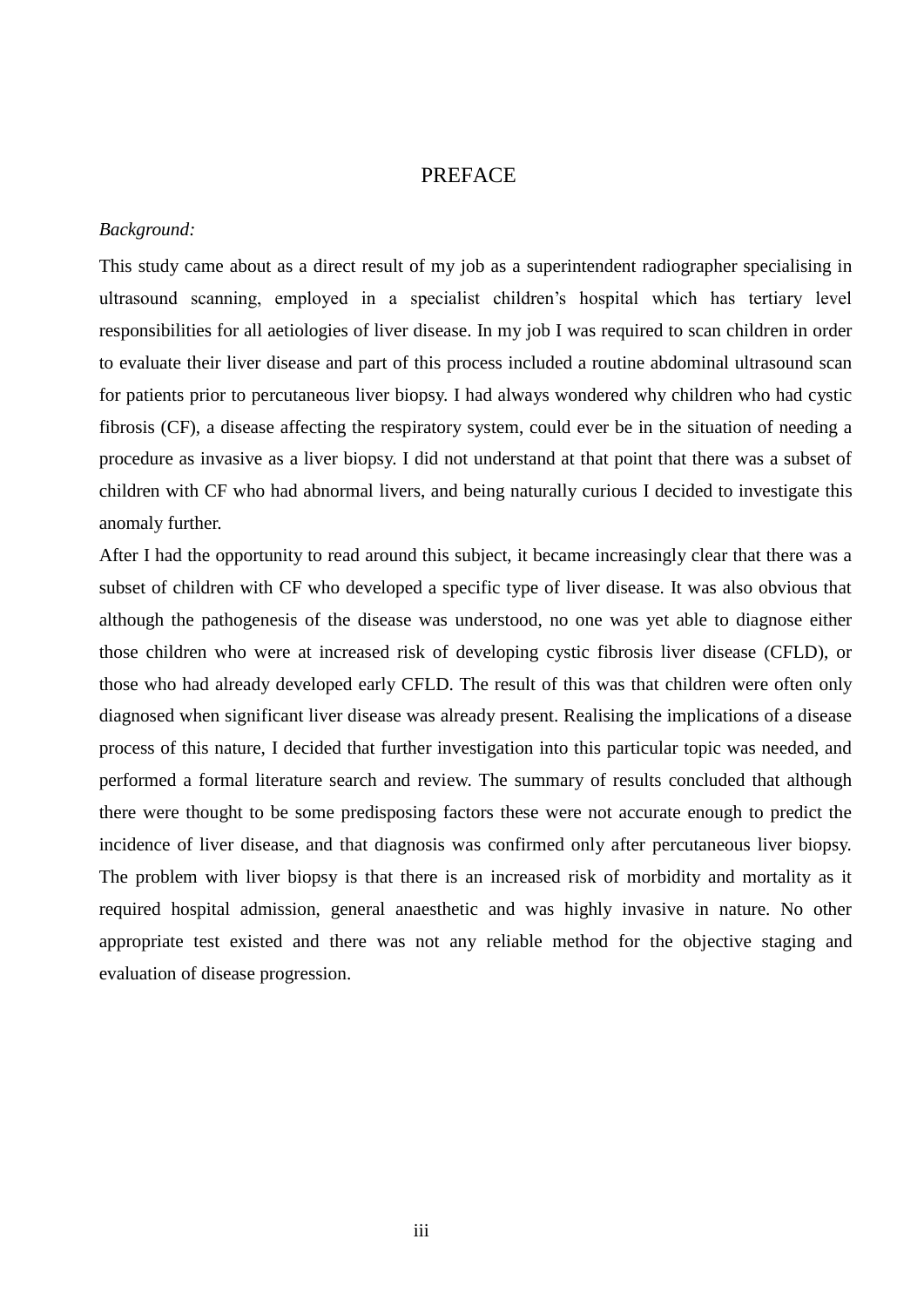## *Justification for undertaking the study:*

Once a very basic preliminary literature search had been undertaken, it became progressively clear that despite large amounts of research, and even at the end of the 20th century it was still not possible to determine the causes of CFLD and that many patients were presenting late (often in late childhood and early teen years) with established liver disease. This reduced the range of available treatment options for them. A more extensive and systematic literature review was then performed, which revealed that other researchers in this field could not agree with any consistency on the prevalence, possible causative factors or even the most common age at which CFLD developed.

The nature of the disease process leads to difficulties with diagnosis, as the mechanism of the defective metabolic pathway (causing cholangiopathy<sup>1</sup>) meant that blood tests to evaluate liver function (LFTs) only became abnormal in the presence of established liver disease, i.e. when cholangiocyte damage had become so extensive that it had spread to involve the surrounding hepatocytes with subsequent scarring of the liver parenchyma. These LFTs were non-specific for CFLD, as any of the parameters assessed could become elevated by other factors than CFLD. To date no reliable early marker of cholangiocytes\* damage has been developed, although several interesting tests have been proposed.

A 'gold standard' test had been described (liver biopsy) but this is intrinsically flawed owing to the initially patchy nature of CFLD within the liver. Even in the presence of late stage CFLD i.e. macronodular cirrhosis with clinical evidence of portal hypertension, a normal biopsy result was possible if a regenerated nodule had been sampled rather than a damaged area of tissue. Even routine clinical examination could prove misleading, as portal hypertension-related splenomegaly could be dismissed as being caused by hyper-expanded lungs, intercurrent or chronic infection. Another confounding factor was that no-one was sure of any characteristic that might increase the incidence or likelihood of developing CFLD; for example factors such as male sex, homozygous ΔF508 genotype, meconium ileus have all been proposed by different teams of researchers. Family studies have been performed by other researchers to evaluate this linkage, but these were non-conclusive in the face of siblings with disparate phenotypic expression. A recent development in the evaluation of CFLD has been investigation of the role of modifier genes, although to date nothing conclusive has been reported.

 $\overline{a}$ 

 $1$  Cholangiopathy – damage to the epithelial cells (\*cholangiocytes) lining the biliary ductules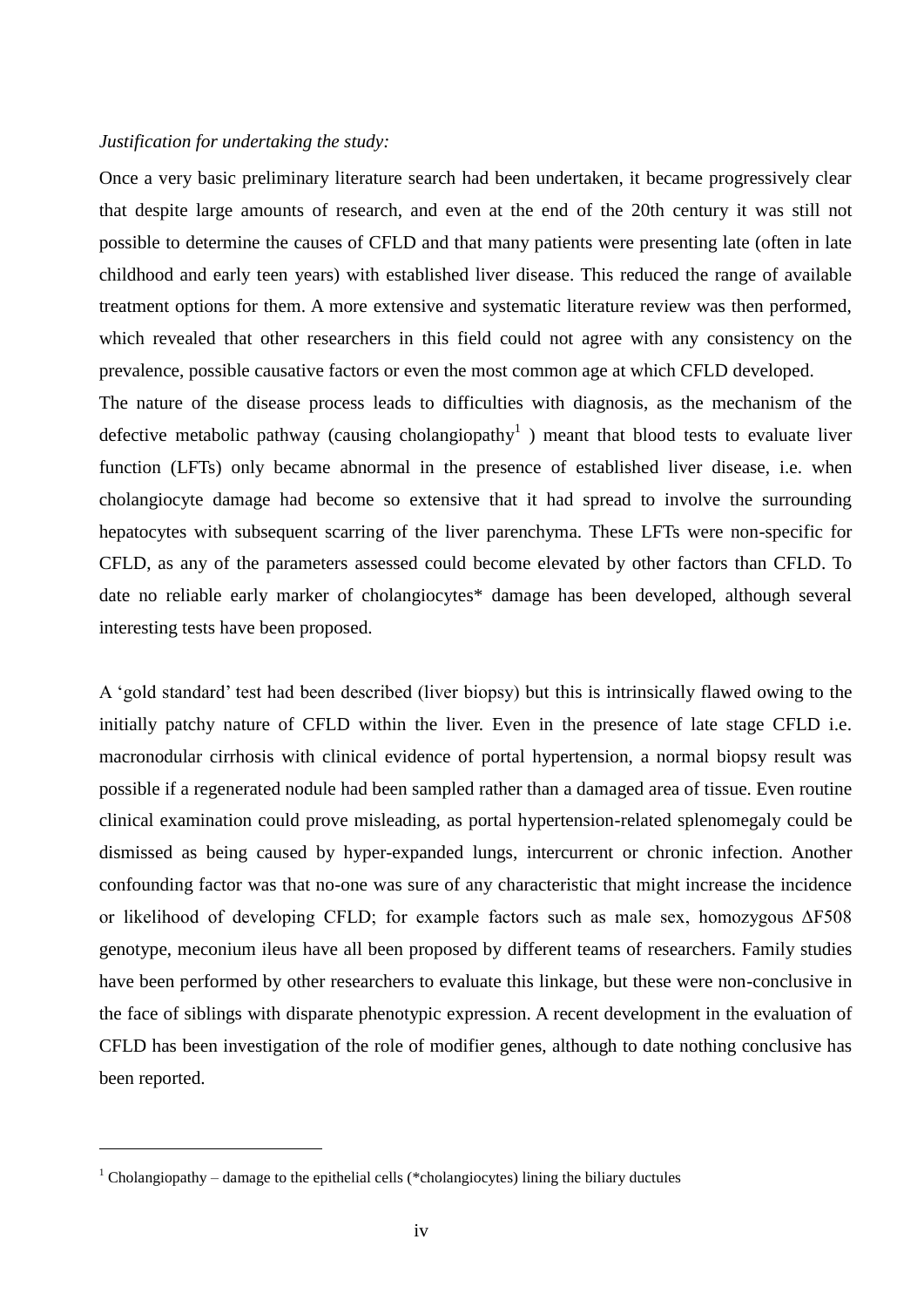Focus then shifted away from trying to determine the causes of CFLD, towards attempting to improve diagnostic tests. As ultrasound technology (US) has improved over the last decade of the 20th century, different centres have concentrated on its role in the earlier diagnosis of CLFD. These studies have rarely focused on children exclusively, using only either a very small percentage of the total group, or concentrating on adults, who already have established CFLD. Research involving children can be difficult, not only because of issues relating to competency to give consent and recruitment into trials, but also because of the emotive nature of researching a life-limiting disease and problems relating to anxiety of the parents and children of having to deal with another possible facet of CF. Many aspects of medical treatment for children are limited by the fact that owing to the expense of obtaining a license for use of drugs on people under 18, many treatments are used offlicense, and this may also be a factor dissuading people from performing research involving children.

This has created a large gap in the knowledge of CFLD, its aetiology and progression. It has generally become understood that the average age of diagnosis of CFLD is within mid-childhood (defined in this instance as between 8 to 10 years of age), and that no cases tend to be diagnosed after puberty. Consequently more attention is now being placed on analysing the childhood aspects of CFLD to see if more conclusive information can be found.

### *So why was this study necessary?*

Essentially, because no previous work had been carried out to investigate the role of up to date ultrasound in an exclusively paediatric group. Upon determining the sonographic characteristics of CFLD from current literature, the author felt that with modern ultrasound equipment it should be possible to provide a more effective means of evaluating children with CFLD. The aim of the study was therefore to develop a scientifically tested ultrasound based scoring system using all the conventionally accepted US markers for CFLD and portal hypertension, which could then be used in combination with the other generally available (if flawed) methods of routine surveillance to determine whether the diagnostic sensitivity could be increased, and which had the potential to be used for the longitudinal follow-up of patients as a quantitative individual monitor of the potential progression of their disease.

There was also the potential to re-define the clinical care pathway for CF patients, if the scoring system was successfully validated. Details of current practice (at the time of writing) for the surveillance and management of CF patients are discussed in Chapter 3, where the results of a nationwide survey of clinical management are presented.